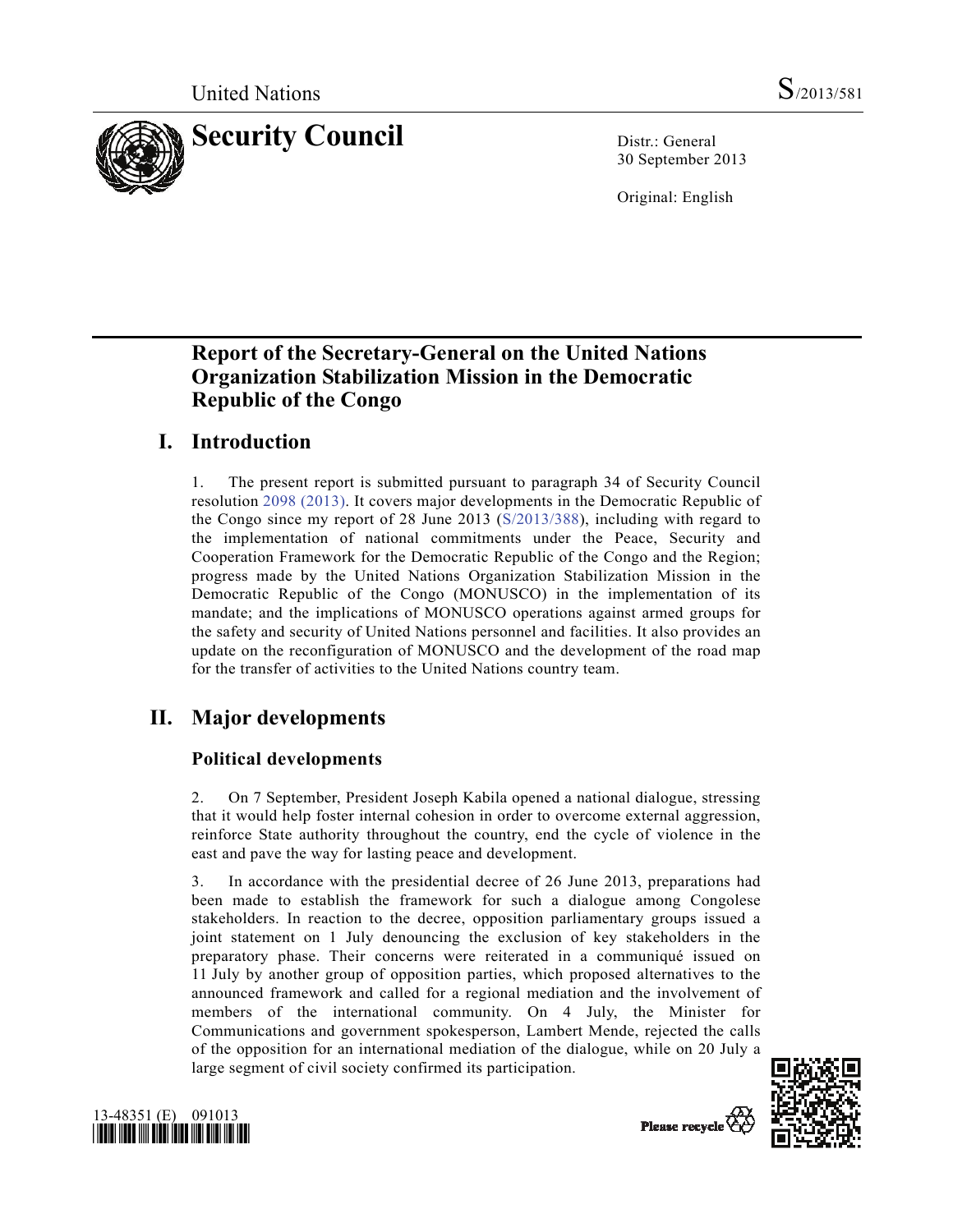4. On 7 August, President Denis Sassou Nguesso of the Congo was approached by the presidium of the national dialogue, chaired by National Assembly Speaker Aubin Minaku and Senate President Léon Kengo Wa Dondo, and agreed in principle to facilitate the process. On 10 August, in response to calls for a more inclusive process, a mixed "contact group" was created by the presidium to develop the internal rules of procedure and agenda of the dialogue. While two of the opposition parliamentary groups, the Libéraux (affiliated with Senate President Kengo Wa Dondo) and the Mouvement de libération du Congo, joined in these preparations and committed themselves to participating in the national dialogue, the two largest parliamentary opposition groups, the Union pour la démocratie et le progrès social and its allies and the Union pour la nation congolaise, refused to participate.

5. On 25 July, the Government of the Democratic Republic of the Congo issued international warrants of arrest and extradition requests to the Government of Rwanda for four leaders of the Mouvement du 23 mars (M23), wanted on charges of having established an insurrectional movement and of having committed war crimes and crimes against humanity. The individuals in question, who had sought refuge in Rwanda on 16 March, are Baudouin Ngaruye, Eric Badege, Innocent Zimurinda and Jean-Marie Runiga.

### **Progress on the implementation of national commitments under the Peace, Security and Cooperation Framework Agreement for the Democratic Republic of the Congo and the Region**

#### **Security sector reform**

6. Efforts to enhance the capacity of the Armed Forces of the Democratic Republic of the Congo (Forces armées de la République démocratique du Congo-FARDC), including through the establishment of a rapid reaction force, continued. During the period under review, the rehabilitation of the tactical training centre for the training of three infantry battalions for the rapid reaction force was completed and Congolese armed forces instructors were selected.

7. On 8 July, President Kabila signed a decree on the promotion and retirement of over 100 officers of the Congolese armed forces, indicating progress in the development of a Government policy for military personnel in support of army reform.

#### **Consolidation of State authority**

8. Efforts continued to be made to restore and consolidate Government authority in eastern Democratic Republic of the Congo with MONUSCO support. The feasibility study for the rehabilitation of the Hombo-Masisi road through Walikale, in North Kivu, was completed by the national road agency and MONUSCO on 19 July. In South Kivu, the Government and international partners continued to work on a joint initiative, launched in June 2013, to assess and improve the quality of basic services provided to the population.

#### **Decentralization**

9. As part of a three-month national sensitization campaign on the decentralization process, a first meeting was held in Matadi on 31 July and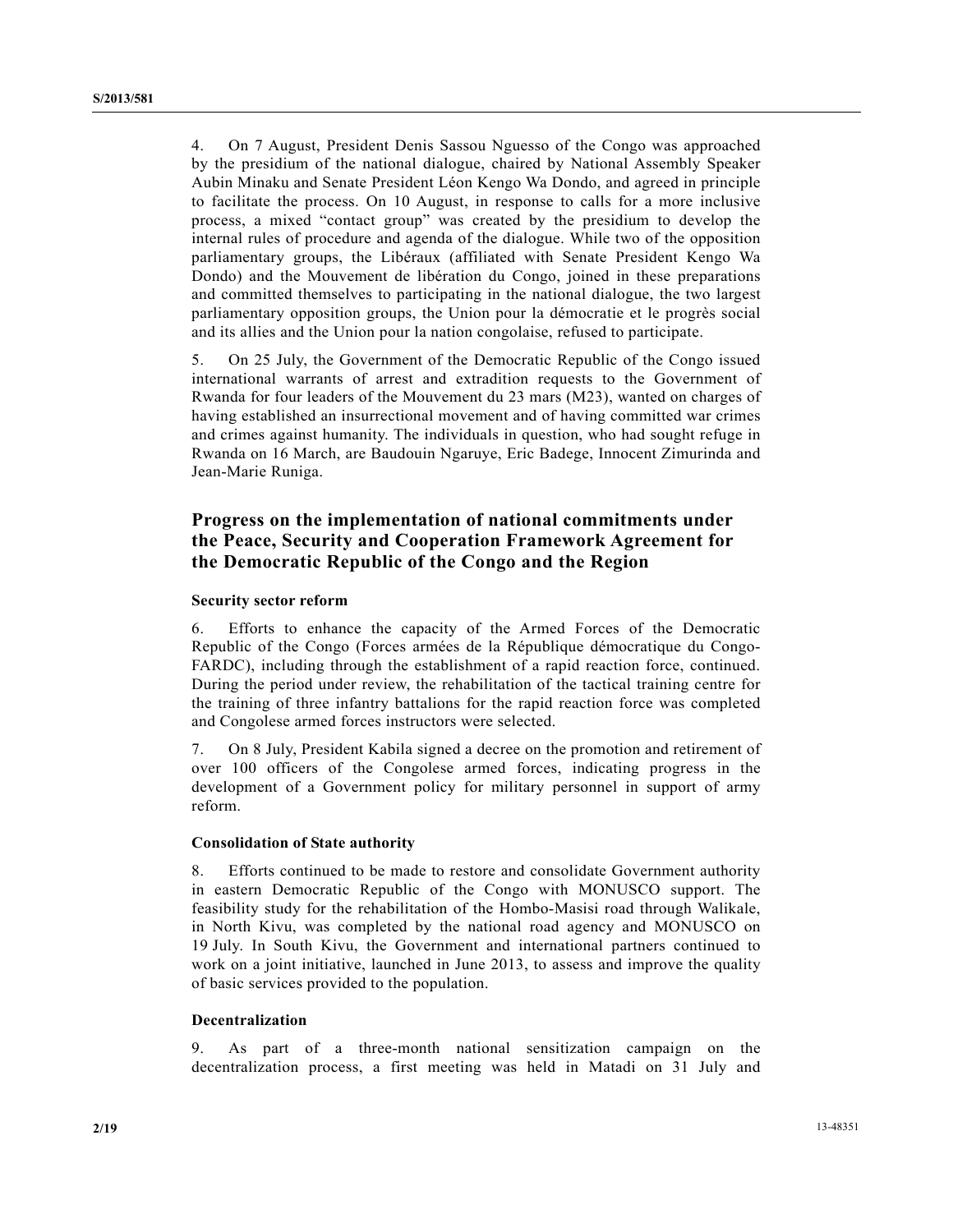1 August. Additional meetings, focusing on the management of decentralized territorial entities, were held in all provincial capitals.

#### **Structural reforms of government institutions, including financial reforms**

10. Efforts to reform the financial regulatory authorities continued. In September, the Ministry of Finance started to revise the draft decree on financial administration reform, as recommended by the Prime Minister, Augustin Matata Ponyo. The draft decree provides for important changes to the internal structure of the Ministry, including the creation of a new directorate-general of the treasury and an audit department.

#### **Reconciliation, tolerance and democratization**

11. There was progress in reviving the electoral process. On 10 July, the first meeting of the Election Partnership Committee since April 2012 was held in Kinshasa. During the meeting, the President of the Independent National Electoral Commission, Abbot Apollinaire Malu Malu, reaffirmed that institution's commitment to hold local elections in 2014. On 23 July, President Kabila presided over a meeting confirming the intent of the Government to organize provincial and local elections as soon as possible.

12. On 31 July, I received a letter from the Government requesting the continuation of electoral technical assistance by the United Nations for the upcoming provincial and local elections, as well as the general elections. On 25 September, I dispatched an electoral needs assessment mission to evaluate the situation and develop recommendations in that regard.

#### **Situation in eastern Democratic Republic of the Congo**

13. The situation in North Kivu further deteriorated after M23 first launched an attack, on 14 July, against the Congolese armed forces. The Congolese army repelled the offensive and gained ground towards Kibumba, 30 km north of Goma. On 16 July, the Ministry for Foreign Affairs of Rwanda addressed a letter to MONUSCO protesting the deliberate bombing of its territory on 15 July from the Democratic Republic of the Congo. On 17 July, MONUSCO issued a press release clarifying that it did not fire any weapon on 15 July and encouraging the Government of Rwanda to work through the Expanded Joint Verification Mechanism to ascertain the facts of the incident.

14. After a lull of several weeks, on 21 August M23 again attacked the Congolese armed forces and on 22 August it shelled Goma and MONUSCO positions in Munigi Heights, violating the security zone established by the Mission on 30 July in the Goma-Sake area. M23 indiscriminately shelled populated areas in and around Goma, including near camps for internally displaced persons and the airport. After M23 started shelling Goma, on 24 August protestors accusing MONUSCO of inaction attacked MONUSCO facilities near Goma airport with stones and Molotov cocktails.

15. As a result of M23 shelling areas around Goma populated by civilians and MONUSCO positions, from 22 to 28 August a total of 8 civilians were killed and at least 40 injured. In addition, 1 peacekeeper from the Tanzanian contingent was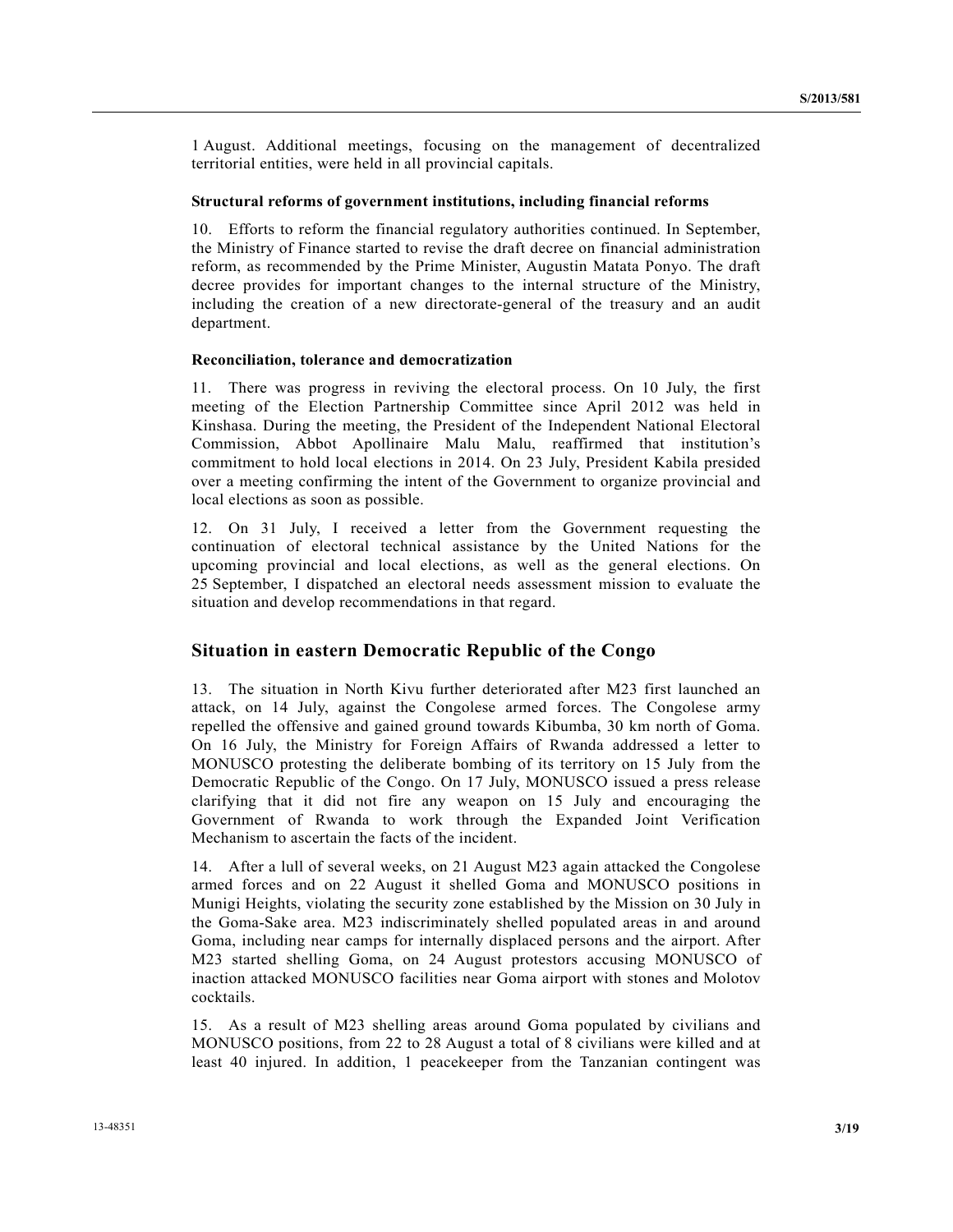killed and 14 peacekeepers from the South African and Tanzanian contingents were wounded at their position in the Munigi area; one of the Tanzanian peacekeepers subsequently died of his injuries. On 28 August, after targeting M23 positions with artillery fire and strikes by attack helicopters, the Congolese armed forces launched an assault on Kibati Heights, which was controlled by M23, forcing the armed group to withdraw from where it was attacking Goma, its airport and the camps for internally displaced persons. MONUSCO provided tactical support to the Congolese armed forces, using its own artillery, mortars and ground troops from the Intervention Brigade and the brigade in North Kivu, as well as attack helicopters. On 30 August, M23 retreated to Kibumba.

16. Between 22 and 29 August, in at least three instances, artillery shells hit populated areas in Rwandan territory near the border with the Democratic Republic of the Congo, killing 3 civilians and wounding 34 others. In response to a statement of the spokesperson for the Rwandan Defence Force accusing the Congolese armed forces of having used its artillery to deliberately shell Rwandan territory, Mr. Mende alleged, during a press conference on 23 August, that, in the context of renewed attacks by M23 elements on the Congolese armed forces, artillery shells hitting residential areas of Goma and outlying areas in Munigi on 22 August had been fired from Rwandan territory. On the same day, in Goma, MONUSCO engaged with the Expanded Joint Verification Mechanism, which could not immediately confirm that mortar rounds were landing in or near the Rwandan border town of Gisenyi. From Munigi Heights, MONUSCO witnessed M23, from its position in Kibati, near the border, firing mortars, rockets and artillery on Rwandan territory on 22, 24, 28 and 29 August. The Minister for Foreign Affairs of Rwanda, Louise Mushikiwabo, issued a statement on 28 August accusing the Congolese armed forces of firing at least 34 rounds into Rwanda in the month of August, characterizing those events as a "provocation" and insisting that Rwanda would not hesitate to take action to defend itself. In an attempt to prevent a further escalation of the situation, my Special Representative for the Democratic Republic of the Congo and the MONUSCO Force Commander travelled on 29 August to Kigali to meet the Rwandan authorities. The concerted diplomatic efforts of my Special Envoy Mary Robinson, the Special Representative of the African Union Commission Boubacar Gaoussou Diarra, the Special Representative of the United States of America Russ Feingold and the Senior Coordinator of the European Union Koen Vervaeke also helped to defuse tensions in the region.

17. On 8 July, I received a letter from the Government of Rwanda alleging collusion between the Congolese armed forces and the Forces démocratiques pour la libération du Rwanda (FDLR), as well as collaboration between the MONUSCO Intervention Brigade and FDLR. On 16 July, I requested that the Government of Rwanda provide concrete evidence to substantiate its claims. On 17 July, I received a letter from the Government of the Democratic Republic of the Congo refuting the allegations made by Rwanda. On 20 August, Rwanda provided additional information regarding the claims, which were not confirmed by MONUSCO but transmitted to the Expanded Joint Verification Mechanism for further investigation.

18. During the reporting period, other armed groups, notably the Mouvement populaire d'autodéfense, the Mayi-Mayi Nyatura and the Forces de défense des intérêts du peuple congolais, attacked M23 in different locations in Nyiragongo and Rutshuru territories. On 6 July, over 30 armed Mayi-Mayi elements in civilian clothes attacked M23 elements in Kanyaruchinya and reportedly also fired at the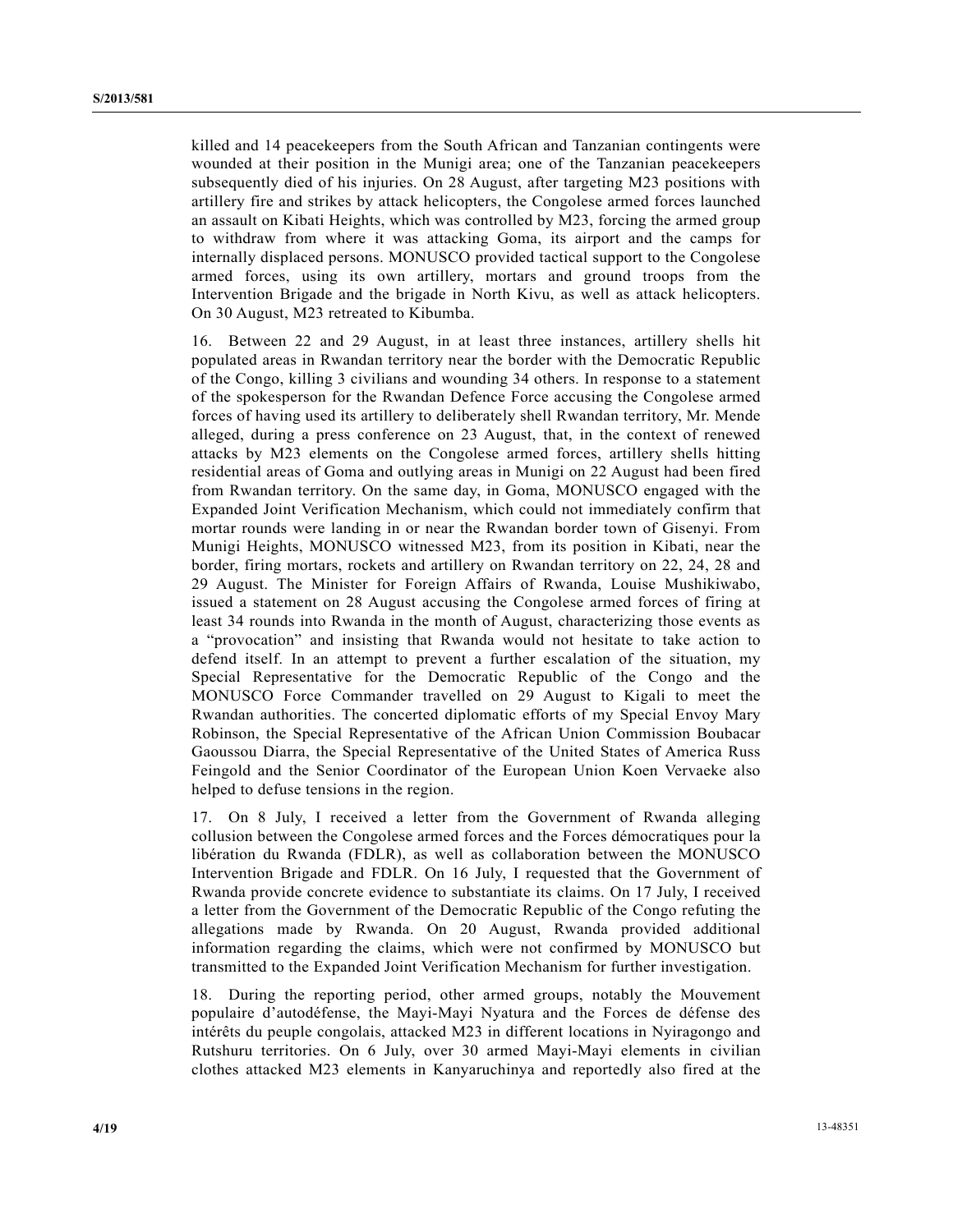local population, killing one person. In response to the imminent threat posed to the civilian population, MONUSCO engaged the Mayi-Mayi elements, killing one, injuring two and arresting another.

19. During the reporting period, the Nduma défense du Congo (NDC), also known as Mayi-Mayi Cheka, attacked positions of the Congolese armed forces in North Kivu. On 7 July, NDC elements, led by Cheka himself, attacked the Congolese armed forces in Luvungi, Walikale territory, reportedly killing two soldiers and displacing over 500 civilians. Mayi-Mayi Cheka and a coalition of the Alliance des patriotes pour un Congo libre et souverain, FDLR and Mayi-Mayi Nyatura clashed on a number of occasions, further displacing civilians in Walikale territory.

20. In the Grand Nord area, the Allied Democratic Forces (ADF) and local Mayi-Mayi groups continued to pose a threat, attacking prisons and positions of the Congolese armed forces. On 1 July, a group of about 80 Mayi-Mayi elements attacked, reportedly with the support of ADF, the prison in the town of Beni, freeing 244 inmates, including 74 convicted soldiers, whom the Mayi-Mayi reportedly attempted to recruit. On 10 July, ADF attacked the Congolese armed forces at Kamango, 80 km east of Beni. The fighting reportedly led to the displacement of some 66,000 civilians from Kamango and surrounding areas. On 14 July, while travelling from Beni to Kamango in North Kivu, a MONUSCO patrol was ambushed by ADF elements; two United Nations vehicles were damaged. On 15 July, ADF fired near Kamango on United Nations helicopters, slightly damaging two. On 20 July, ADF killed 5 Congolese soldiers and injured 15 others in an attempt to regain control of Kamango. With MONUSCO support through the deployment of attack helicopters, the Congolese armed forces held Kamango. However, most of the surrounding areas remained unsafe for returnees.

21. The security situation in South Kivu deteriorated during the period under review. Amid a stalled integration process, armed groups, including Mayi-Mayi Yakutumba, Mayi-Mayi Bede, the Forces populaires pour la démocratie du Congo and the Union des forces révolutionnaires du Congo-Raia Mukombozi intensified lootings, forced recruitment, unlawful deprivation of liberty and the collection of illegal taxes.

22. On 13 August, following clashes between the Congolese armed forces and Mayi-Mayi Yakutumba on 8 and 9 August near Katanga village, 18 km south of Baraka, Mayi-Mayi Yakutumba elements attacked positions of the Congolese armed forces near the town of Baraka, in Fizi territory. Their objective was reportedly to free several of their captured fighters and regain a tactical advantage. According to the Congolese armed forces, 13 Mayi-Mayi elements were killed and 11 others were wounded. On 15 August, in Uvira territory, near Mutarule, an area plagued by inter-ethnic violence, eight civilians, including four children from the Bafuliru community, were killed in their homes at night by unknown assailants. A territorial commission of inquiry was established to investigate the incident.

23. During the reporting period, FDLR increased its presence in areas vacated by Mayi-Mayi Yakutumba in South Kivu. From mid-July onward, reports indicated that FDLR elements were moving towards Mwenga territory. There were also ongoing reports that elements of the Forces nationales pour la libération du Burundi were filtering in through various crossing points in Uvira territory.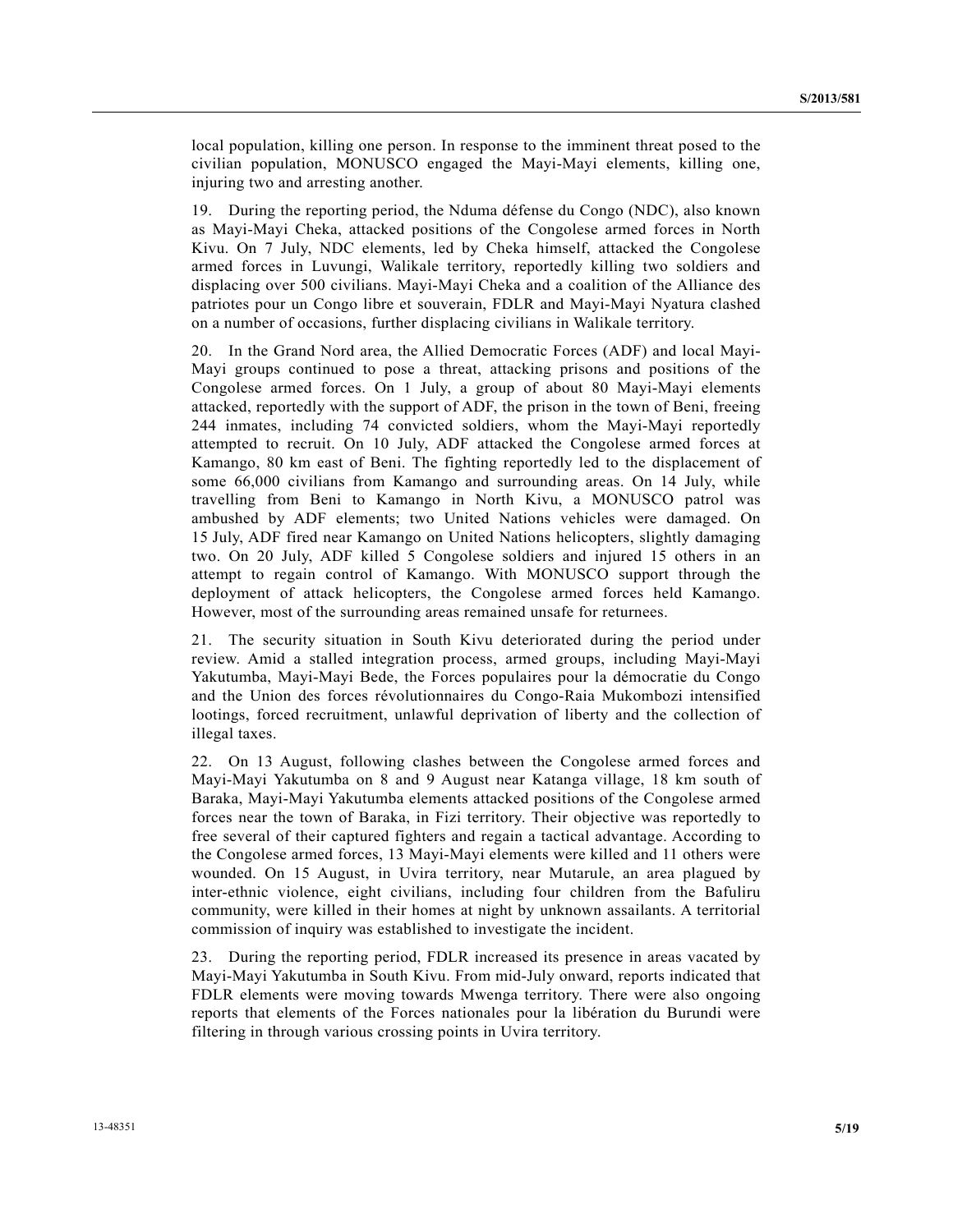24. In Maniema, various Mayi-Mayi groups, including Mayi-Mayi Raia Mutomboki, reinforced their presence around mineral-rich sites near Punia, Pangi, Kabambare, Kasese and Lubutu, leading to the displacement of at least 130,000 civilians. Populations along the Maniema-South Kivu border were the target of looting and other human rights abuses committed by the Congolese armed forces stationed in the village of Kilembwe, in South Kivu.

25. In Katanga, attacks on civilians by Mayi-Mayi groups and newly created selfdefence militias continued. The number of internally displaced persons continued to rise: an estimated 44,000 persons were newly displaced in July in Pweto territory, in the wake of operations launched by the Congolese armed forces against Mayi-Mayi groups. In the Bendera area of northern Katanga, near the border with South Kivu, FDLR elements carried out attacks against civilians in villages and artisanal goldmining sites, as well as against travellers on the Kalemie-Nyunzu road.

26. In Orientale Province, the security situation in areas affected by the Lord's Resistance Army (LRA) remained relatively calm and LRA attacks continued to decrease. Although LRA elements remained active north of Ango, Bas-Uélé, no significant incidents were reported. However, some residual LRA elements reportedly carried out isolated attacks in the Ngilima-Bangadi-Niangara area and along the Dungu-Faradje road in Haut-Uélé.

27. In southern Irumu and Aru territories, the situation remained fragile. On 13 July, near Lake Albert, 11 fishermen were abducted by the Forces de résistance patriotiques en Ituri (FRPI). In Aru district, the Armée de libération du peuple congolais (ALPC) continued to be a threat to civilians accused by the militia of collaborating with the Congolese armed forces. Both the Congolese armed forces and the Congolese national police were targeted by elements of ALPC in Ingbokolo, where a soldier was killed on 11 July. In southern Irumu, on 22 July, FRPI elements killed a soldier during a clash. On 23 August, the Congolese armed forces launched operations, with limited MONUSCO support, against FRPI elements around Aveba, 70 km south of Bunia. The fighting caused the displacement of 5,000 civilians who gathered for protection around the MONUSCO operating base in Aveba. By 27 August, FRPI elements had regrouped and recaptured Sekele, 8 km north of Aveba. In the following weeks, Congolese armed forces and FRPI clashed repeatedly near Soke, which resulted in the displacement of over 17,000 persons, who were joined by others fleeing operations by the Congolese armed forces against ADF near Beni.

### **Humanitarian situation**

28. The total estimated number of internally displaced persons in the Democratic Republic of the Congo stood at 2.6 million as at 31 August. North Kivu, with over 1 million internally displaced persons, and South Kivu, with over 700,000, remained the most affected provinces, accounting for some 65 per cent of the total. In Maniema, the number of internally displaced persons exceeded 200,000 on 31 July, mainly owing to fighting spilling over from South Kivu. In Katanga, the number of internally displaced persons continued to increase since June 2012 as a result of the activity of armed groups; around 370,000 internally displaced persons were registered in that province as at 31 August.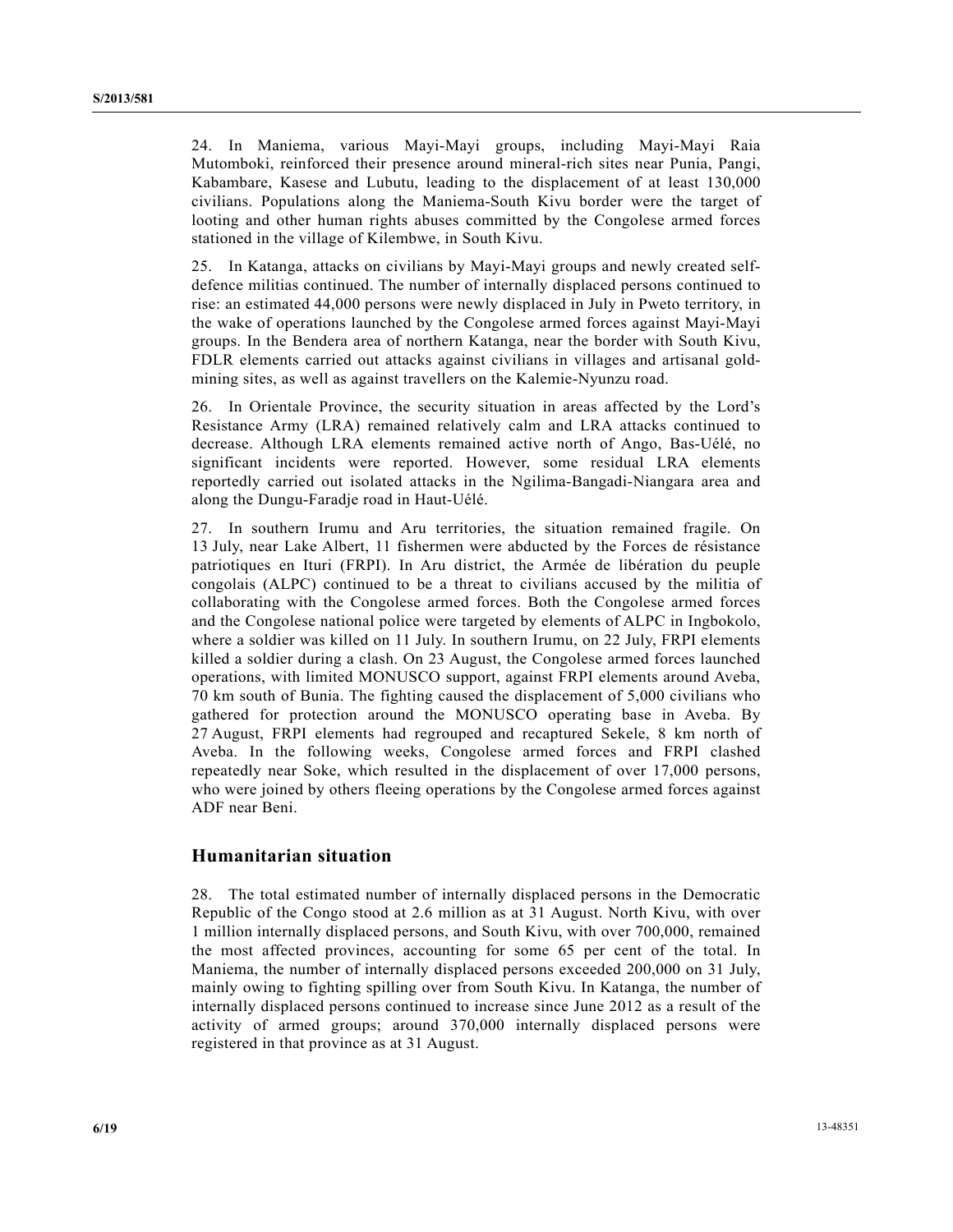29. Humanitarian needs among internally displaced persons continued to increase, notably for food, health, shelter and protection. Provision of water and sanitation facilities continued to be a priority, in particular as several outbreaks of cholera were reported, especially in South Kivu. The nutritional status of children remained a concern, especially for displaced children under the age of 5. Also, several schools continued to be used for shelter by internally displaced persons in Goma.

30. The humanitarian impact of the situation in eastern Democratic Republic of the Congo continued to be felt throughout the region, with new influxes of refugees heading to Burundi, Rwanda and Uganda. As at 31 August, approximately 440,000 Congolese refugees were being hosted in countries of the Great Lakes region and Central Africa. The Democratic Republic of the Congo was also host to nearly 180,000 refugees from other countries in the region, including the Central African Republic.

31. During a visit by its Executive Director to the Democratic Republic of the Congo, from 17 to 20 July, the World Food Programme announced that it would provide an additional \$458 million to assist victims of conflict and vulnerable groups during the period from July 2013 to December 2015. The mid-year review of the humanitarian action plan for 2013, estimated at \$892 million and funded at nearly 51 per cent as at 9 September, shifted some funding towards new internally displaced persons and refugees from the Central African Republic. The United Nations Children's Fund (UNICEF) and the World Health Organization received \$4 million from the Central Emergency Response Fund for urgent immunization efforts against measles.

#### **Economic developments**

32. On 6 July, in his mid-term assessment of the performance of his government, Prime Minister Matata Ponyo announced that the growth rate was expected to reach 8 per cent and inflation to remain below 1 per cent in 2013. While production in the mining sector remained robust and continued to drive economic growth, a decline in the international market prices of minerals had reduced the impact of rising outputs. On 8 July, President Kabila inaugurated in Moanda, Bas-Congo, the country's first fibre-optic network, connected through an underwater system of cables.

### **Regional developments**

33. Regional developments revolved essentially around efforts to implement the Peace, Security and Cooperation Framework, against the backdrop of the deterioration of the security environment in eastern Democratic Republic of the Congo and limited progress in the Kampala talks between the Government and M23. I have reported further on these developments in my report on the implementation of the Framework, in particular on the summit of the International Conference on the Great Lakes Region held on 5 September, which focused on the situation in eastern Democratic Republic of the Congo.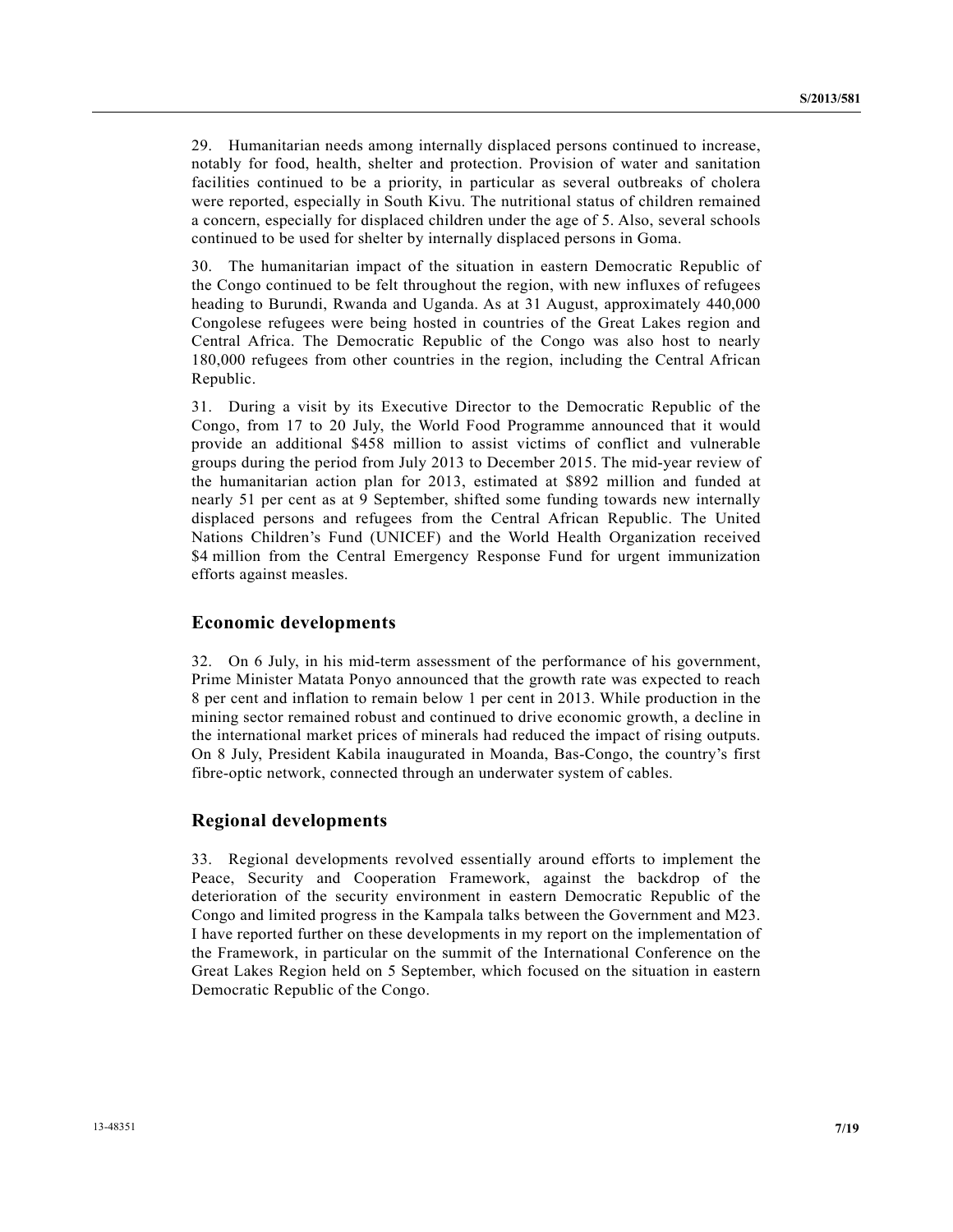# **III. Implementation of the mandate of the United Nations Organization Stabilization Mission in the Democratic Republic of the Congo**

### **Protection of civilians**

34. In eastern Democratic Republic of the Congo, attacks against civilians continued to increase. The United Nations protection cluster recorded close to 5,000 incidents in North and South Kivu in July. In Katanga, threats from Mayi-Mayi groups remained significant, with the number of reported incidents reaching 120 as at 31 July. In Orientale Province, 455 incidents involving civilians were reported. These incidents included 13 attacks attributed to LRA, notably the abduction of 13 adults and 3 children. MONUSCO resorted increasingly to the use of its mobile reserve and quick reaction forces to enhance the protection of civilians in areas of concern. During the reporting period, eight joint protection teams were deployed to enhance protection measures for civilians in both Kivus and in Orientale Province. MONUSCO and national security forces received 401 protection alerts through community alert networks about possible threats to civilians. MONUSCO followed up on the alerts through the deployment of an investigative patrol or a quick reaction force. On 30 July, to counter imminent threats of violence to civilians on the Goma-Sake axis, MONUSCO established a security zone in and around Goma, announcing that all individuals who were not members of the national security forces would be disarmed.

### **Mission deployment and operations against armed groups**

35. In line with mandated objectives, 92 per cent of MONUSCO forces continued to operate in eastern Democratic Republic of the Congo. Extensive MONUSCO patrolling activity (including joint patrols with the Congolese armed forces and the Congolese national police) continued throughout North and South Kivu, as well as in Orientale Province, Maniema and Katanga. MONUSCO supported a number of military operations to protect civilians, including joint operations with the Congolese armed forces in Ituri district, Orientale Province and Uvira territory (South Kivu), as well as the Congolese armed forces-led operation to dislodge M23 from Kibati Heights in North Kivu. MONUSCO closed seven team sites to allow for the creation of additional force reserves, which would help the Mission to deploy its forces with greater flexibility.

36. Some 45 MONUSCO staff officers were redeployed to support the rehabilitation of the tactical training centre at Kisangani and the establishment of an information analysis and operational cell in Kinshasa to manage, in the future, unarmed unmanned aerial surveillance systems.

37. With regard to the Intervention Brigade, a total of 2,153 elements from Malawi, South Africa and the United Republic of Tanzania had deployed by 31 August, against an authorized strength of 2,956. Around 750 soldiers from Malawi, as well as enablers such as additional attack helicopters and unarmed and unmanned aerial surveillance systems, have yet to deploy. The Intervention Brigade did, however, begin operating within the newly established security zone around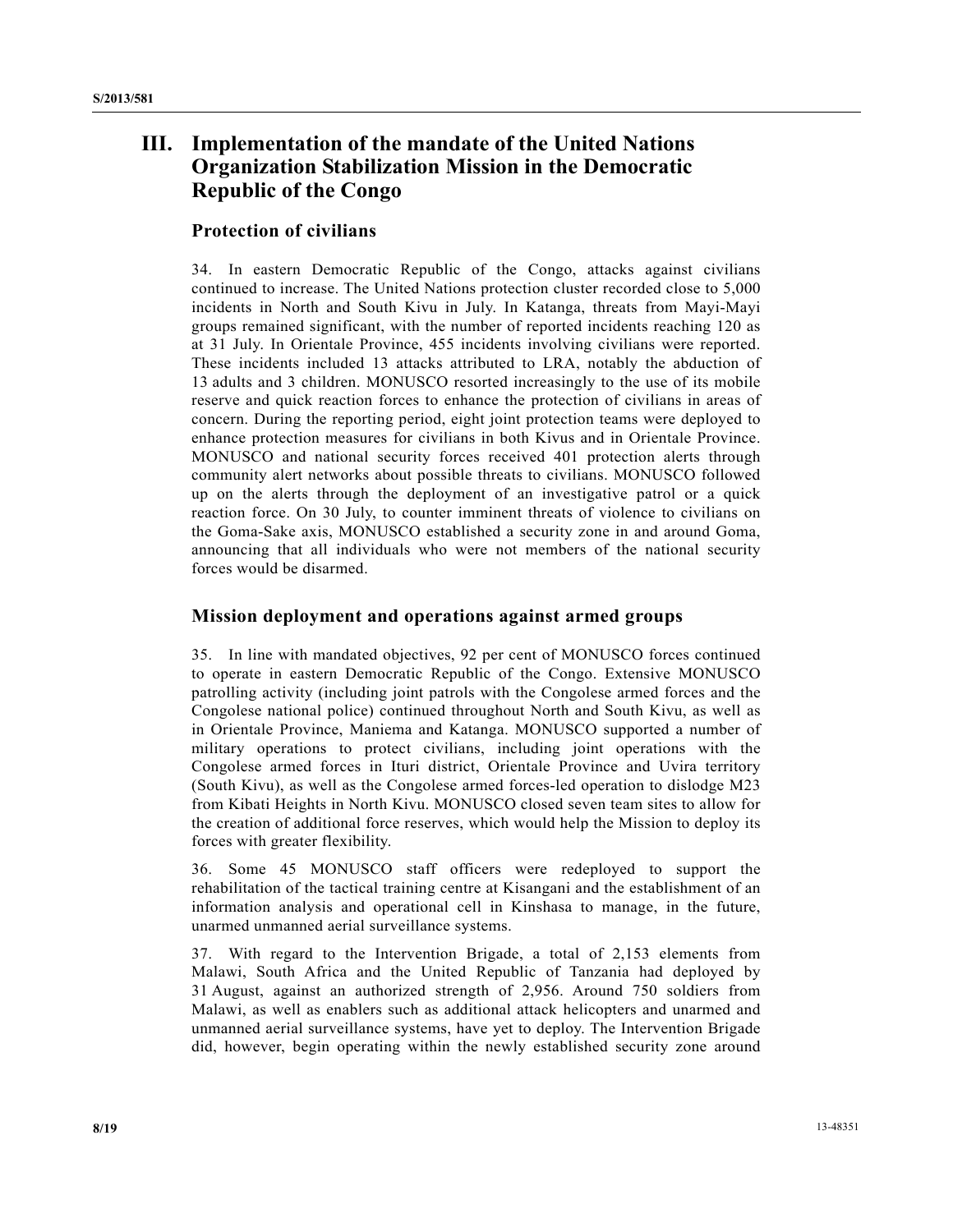Goma on 31 July and supported operations by the Congolese armed forces against M23 from 21 to 30 August with ground troops, attack helicopters and artillery fire.

#### **Monitoring the implementation of the arms embargo**

38. While the procurement and deployment of unarmed and unmanned aerial surveillance systems are under way, the Mission has undertaken a review of existing procedures and mechanisms for monitoring the arms embargo. As a result, MONUSCO is developing new procedures to standardize and streamline the recording of arms, weapons and ammunition flows in the context of military operations and disarmament and demobilization activities. A training package is being developed for all Mission personnel involved in monitoring the arms embargo.

39. Efforts were made to monitor movements along the eastern border areas in North Kivu and South Kivu provinces. During the reporting period, MONUSCO received credible reports of external support to M23. As MONUSCO is now part of the Expanded Joint Verification Mechanism, such reports should, in the future, be verified with the Mechanism.

40. The Mission shared all information available on weapons seizures with the Group of Experts on the arms embargo against the Democratic Republic of the Congo. This included seizures by the Congolese armed forces of military hardware previously in the possession of M23.

#### **Support to security sector reform and police reform**

41. MONUSCO and other international partners continued to provide technical assistance and financial support for the ongoing training of new recruits of the Congolese armed forces, in compliance with the Human Rights Due Diligence Policy on United Nations support to non-United Nations security forces. In addition, MONUSCO and other partners are providing support for the training of 25 Congolese army officers in programme and project development and implementation.

42. In the area of police reform, MONUSCO strengthened its strategy of co-locating Mission staff with the Congolese national police in Goma, in an effort to enhance the mentoring and reporting capacity of the Police.

43. During the reporting period, MONUSCO, in collaboration with the International Organization for Migration and the Congolese national police, organized two workshops in Kisangani with the aim of sensitizing 300 female police personnel on methods to fight sexual and gender-based violence and sexual exploitation and abuse. Also in Kisangani, four police commissariats of the special police for the protection of women and children were established and handed over, along with five vehicles, 20 motorbikes and logistics and computer equipment. Twenty-five senior staff of the Congolese national police, including five women, received training in information technology. In Katanga Province, MONUSCO police trained 43 trainers of the Congolese national police and instructors of the Kasapa Police Training Centre. Also, in Orientale Province, MONUSCO and the United Nations Development Programme (UNDP) launched the fifth long-term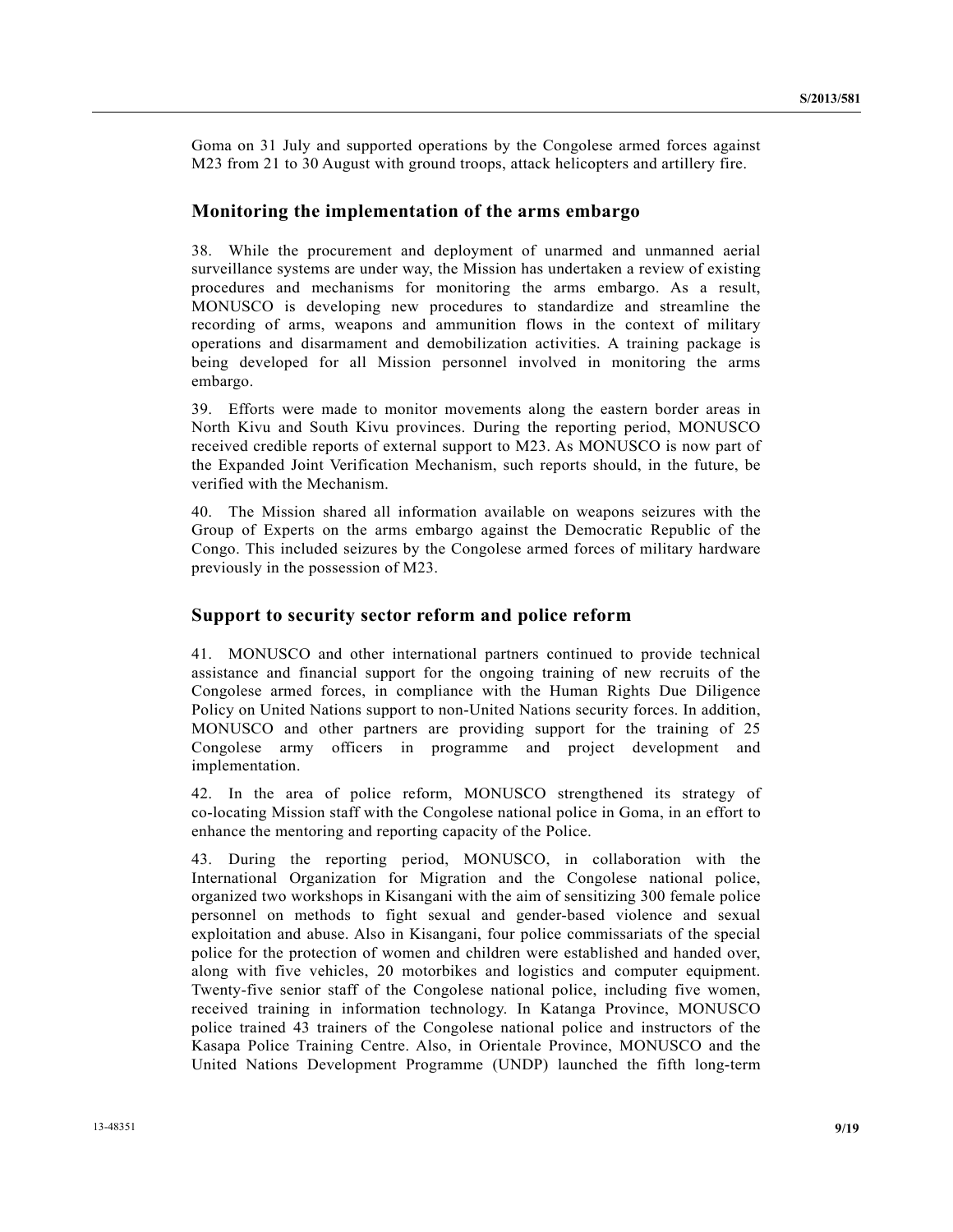training session on law enforcement and human security for 500 police staff in that province.

### **Human rights**

44. The human rights situation continued to be marked by numerous reports of violations of human rights by the Government and violations of international humanitarian law by armed groups, as well as by elements of the national security forces.

45. From 2 to 10 July 2013, MONUSCO sent a joint investigation team composed of representatives of the judicial authorities and MONUSCO personnel on mission to Kamandi Gite, Lubero territory, North Kivu Province. The investigators were able to document 63 cases of rape, at least 4 cases of summary execution and other cases of ill-treatment or torture, forced labour, arbitrary arrest, illegal detention and destruction of property allegedly committed by soldiers and park rangers of the Congolese Wildlife Authority during the period from 22 December 2010 to 4 January 2011 in Ndwali locality. The human rights violations reportedly occurred in the context of forced evictions of the local population in an attempt by the authorities to recover lands reportedly belonging to the Virunga National Park.

46. On 15 July 2013, the military garrison tribunal in Haut-Katanga convicted four soldiers, one of whom had the rank of commander, for summarily executing, on 2 July 2013, 14 detainees who had been arrested on suspicion of being Mayi-Mayi fighters. Also during the reporting period, at least five Congolese national police officers, five elements of the Congolese armed forces and one administrative officer were convicted for practising or encouraging torture.

47. There were also reports of serious violations of international humanitarian law committed in the context of renewed violence in North Kivu Province in mid-July, when clashes erupted afresh between M23 and the Congolese armed forces in Mutaho. MONUSCO is also investigating over 40 cases of unlawful deprivation of liberty and abduction by M23 in Kiwanja and Kibumba, North Kivu Province, during the period from 22 to 24 July 2013. In addition, it was reported that on 22 July at least three civilians who had tried to escape from M23 after having been forcibly recruited were summarily executed in Kibumba.

### **Sexual violence**

48. As at 15 September, MONUSCO recorded cases of sexual violence against at least 104 women and girls in conflict-affected provinces. Those cases were allegedly committed by armed groups and members of the national security forces. Armed groups, in particular Mayi-Mayi combatants operating mainly in North Kivu, were responsible for 59 cases. Soldiers were allegedly responsible for 39 cases, most of which had occurred in North and South Kivu provinces. Other State agents were responsible for the 6 remaining cases.

49. According to UNICEF, medical and psychosocial assistance was provided to 12,391 persons, including 6,522 children, during the reporting period within the framework of assistance to survivors of sexual violence.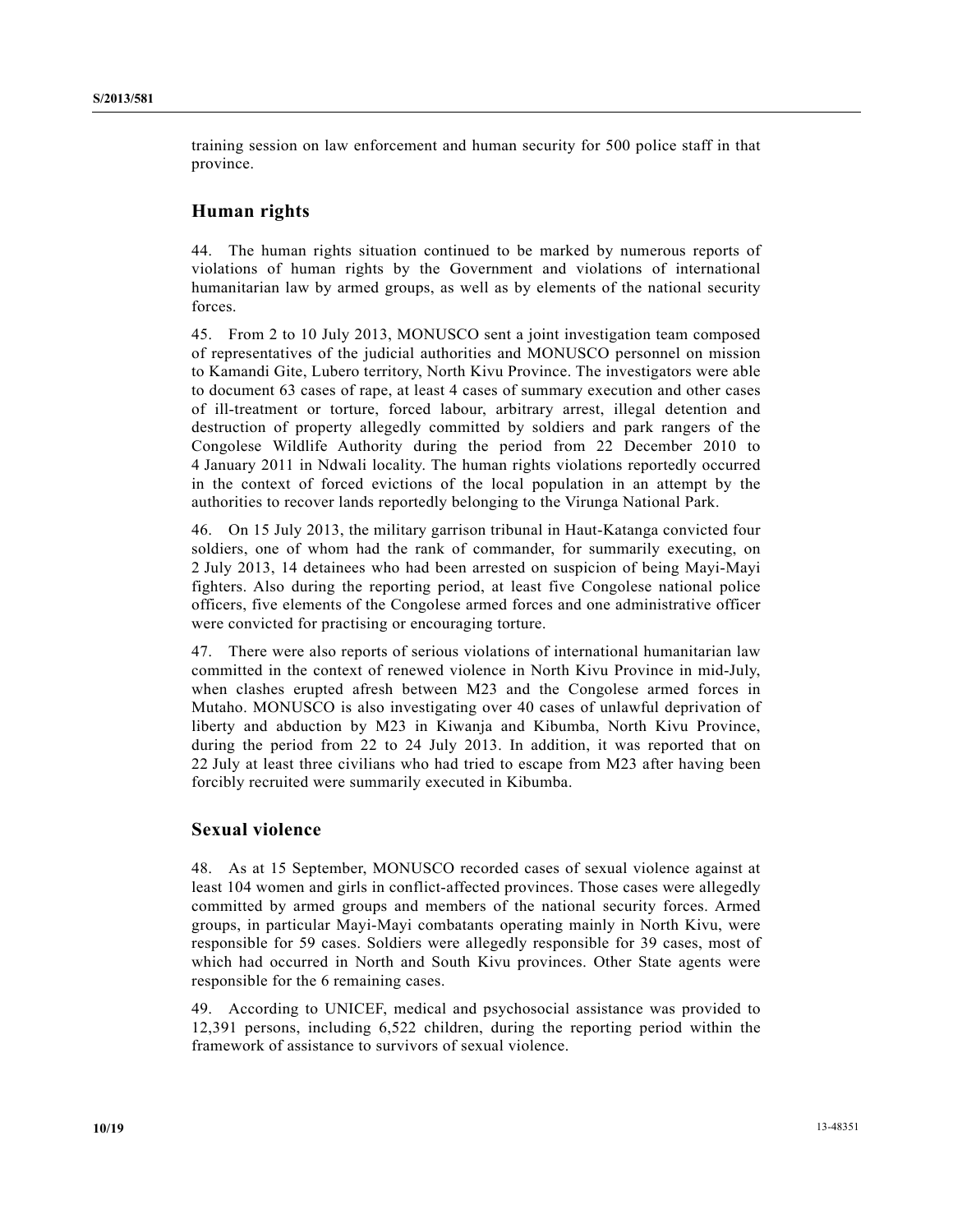### **Child protection and armed conflict**

50. During the reporting period, MONUSCO, UNICEF and other child protection actors documented, through the monitoring and reporting mechanism, the cases of 31 children (5 girls and 26 boys) who had been recruited by armed groups; 11 of the children were under the age of 15. Most of the children had been used as porters, cooks and fighters. In addition, it was documented that 2,234 children (426 girls and 1,808 boys) had escaped or had been separated from armed forces and groups during that period. MONUSCO, UNICEF and other child protection actors also documented the cases of 47 children (20 girls and 27 boys) who were killed or maimed as a direct result of conflict-related violence during the reporting period.

51. As a result of increased advocacy efforts and collaboration with Government security forces, 30 children formerly associated with armed groups were released from detention facilities of the Congolese armed forces or other security services.

52. During the period under review, MONUSCO trained more than 49 Congolese national police officers, 1,182 members of the Congolese armed forces and 1,236 elements of the Intervention Brigade in child protection measures and children's rights.

### **Justice and correction institutions**

53. MONUSCO and United Nations agencies continued to assist in the reform of the justice system, including by finalizing five projects for implementing the United Nations multi-year joint justice programme. These projects aim at strengthening the criminal justice system, supporting the creation of the three new high-level jurisdictions established by the 2006 Constitution and strengthening the High Council of Magistrates. On 25 July, in support of the Government's planning capacities, MONUSCO presented its mapping of the civil justice system to the Minister of Justice and Human Rights.

54. Support provided for the deployment of mobile courts resulted in 132 cases being heard and 50 judgements being rendered by civilians and military courts. Support was also provided for the conduct of 125 judicial inspections of detention cells, resulting in the regularization of 274 cases of irregular detention and 91 releases. MONUSCO continued to assist the military justice service in investigating and prosecuting serious crimes in eastern Democratic Republic of the Congo. With funding from the European Union, in July MONUSCO and UNDP launched a project to support the establishment of two new prosecution support cells in Katanga and Orientale provinces, which are in addition to the five cells that already exist.

55. MONUSCO intensified its support to strengthen prison capacities in eastern Democratic Republic of the Congo. A six-month training course for 100 military officers to be deployed to military prisons was completed in September. In addition, 14 newly recruited prison officers in Mbandaka Province and 48 prison directors in Orientale, Maniema, Kasai Oriental and Kasai Occidental provinces received basic training. Overall, security in prisons remained volatile, with external attacks being carried out in the prisons of Kasapa (Lubumbashi) and Beni by Mayi-Mayi armed elements.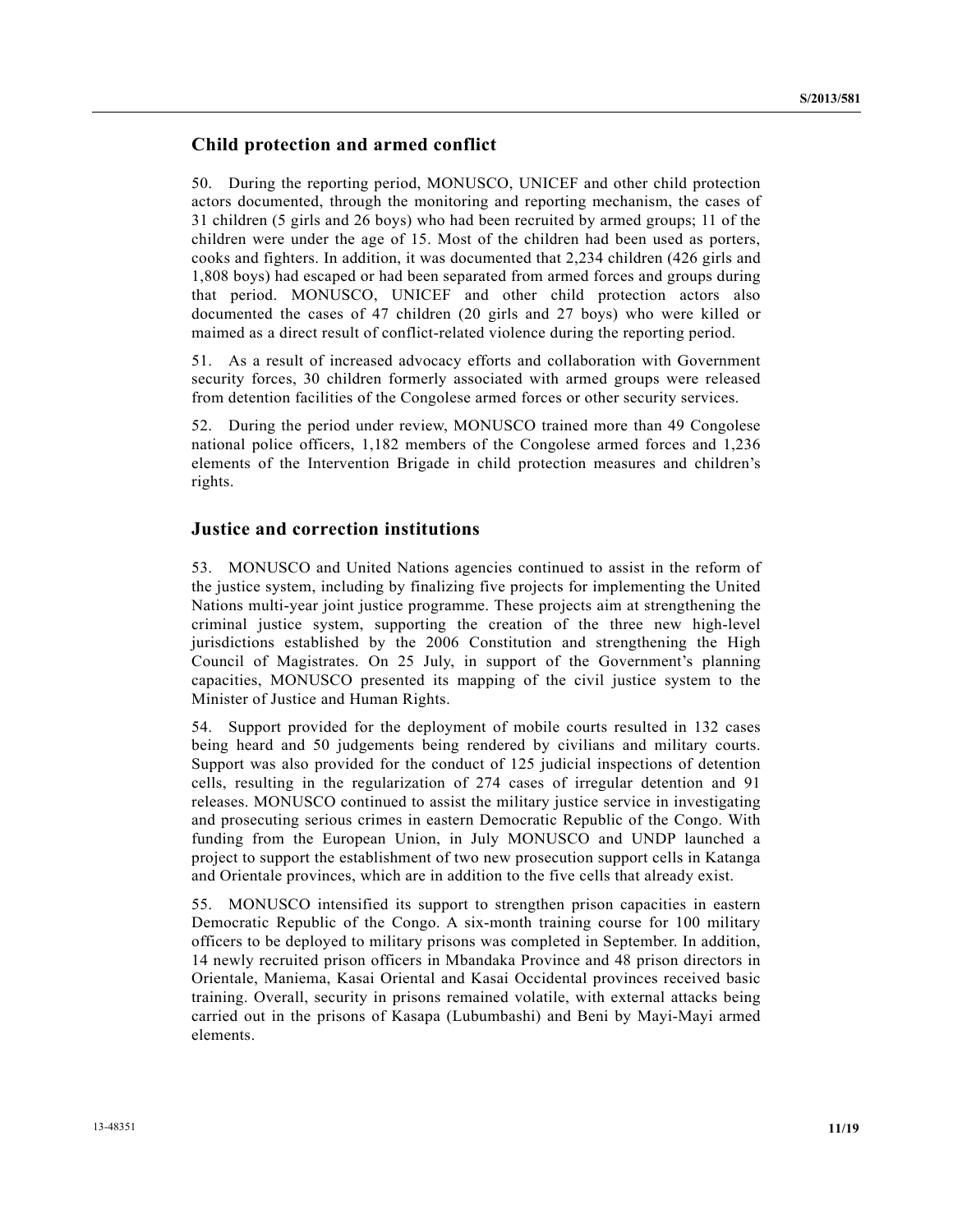### **Disarmament, demobilization and reintegration and disarmament, demobilization, repatriation, resettlement and reintegration**

56. During the reporting period, fighters and dependants from Congolese and foreign armed groups participated in the MONUSCO disarmament, demobilization, repatriation, resettlement and reintegration programme. Among them were 200 Congolese members of armed groups, of which 63 were children associated with armed groups. Around 132 foreign armed group elements presented themselves to MONUSCO since 1 July, of whom 94 were fighters and 38 dependants. Of the 94 foreign fighters, 51 were from FDLR and 21 from M23. Of the remaining 22 foreign fighters, 21 stated that they were Rwandan nationals demobilized from either the Congolese armed forces or various Congolese armed groups and 1 was a Ugandan national demobilized from LRA.

57. MONUSCO and the United Nations country team continued to provide technical support to the Government of the Democratic Republic of the Congo in the design of a single and overarching disarmament, demobilization, repatriation, resettlement and reintegration programme for both Congolese and foreign fighters. With the support of MONUSCO and the country team, the unit implementing the national disarmament, demobilization and reintegration programme finalized the draft programme and submitted it for the Government's approval. The draft programme is budgeted at \$85 million, which still needs to be mobilized.

58. As of mid-September, 2,234 children, including 426 girls, were released, provided with temporary care, reunified with their families and provided with reintegration support through the UNICEF-led child disarmament, demobilization and reintegration programme.

### **Mine action**

59. MONUSCO recorded an increase in requests for the removal of unexploded ordnance from schools and transit camps for disarmed fighters. In July and August, 4,059 unexploded ordnance and 30,615 small arms ammunitions were safely removed in the provinces of North and South Kivu, Orientale, Maniema and Katanga. Emergency explosive ordnance disposal activities were conducted in the Kibati area after M23 retreated. In August, an emergency hotline number was launched to streamline requests for the clearance of unexploded ordnance and the provision of explosive management support from all MONUSCO sections.

### **Stabilization and peace consolidation progress**

60. Despite increased armed group activities and related tensions in eastern Democratic Republic of the Congo, partners of the International Security and Stabilization Support Strategy continued to implement programmes. Progress was made, in particular, on road rehabilitation and increased quality of administrative services.

61. Based on the completed strategic review of the Strategy, a draft integrated programme framework was completed in mid-September. The programme framework, which will be the subject of consultations to be held in the coming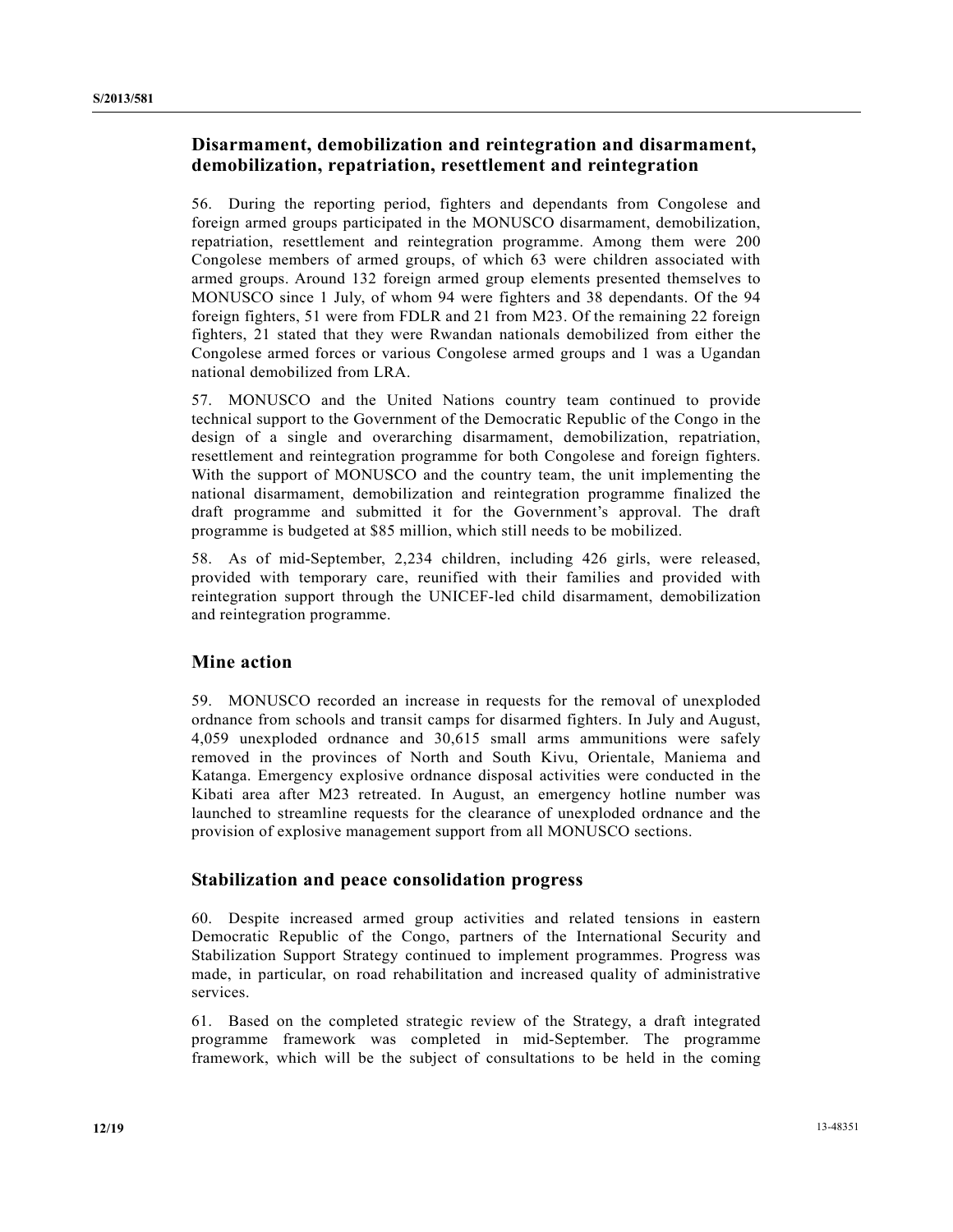period among Government authorities, international partners and donors, includes a monitoring and evaluation framework and a comprehensive implementation strategy.

62. MONUSCO organized sensitization campaigns to reinforce collaboration between local authorities and the population targeting more than 3,800 civil servants, local authorities and committees of the stabilization and reconstruction plan for eastern Democratic Republic of the Congo in North Kivu, South Kivu and Orientale provinces.

63. MONUSCO also started working with the Government to implement the stabilization strategy in the wake of operations against armed groups by creating "islands of stability" to restore State authority and enable the establishment of conditions conducive to improved governance and long-term development.

### **Extraction of and trade in natural resources**

64. On 24 July, the Government launched the regional certification mechanism for minerals of the International Conference on the Great Lakes Region. This certification scheme aims to guarantee that all exported minerals are "conflict-free", in other words that they come from mining sites where no armed groups or military forces are involved in mining or trading activities. Within this new framework, MONUSCO remained directly involved, together with the Ministry of Mines, in the validation of mining sites in eastern Democratic Republic of the Congo. These validation exercises took place in Kalimbi, Nkwiru and Manga, in Kalehe territory, South Kivu, in June 2013. An important validation exercise for mining sites covered by the Tin Supply Chain Initiative of the International Tin Research Institute took place in August in Katanga as part of the implementation of the regional certification mechanism.

65. Progress was made in the establishment of mineral trading centres in Masisi and Walikale territories. Under the auspices of the Minister of Mines and MONUSCO, a draft agreement has been finalized between the mine title holder and the cooperative of artisanal miners in Rubaya, in Masisi territory. Government authorities and partners have also been exploring ways to implement the traceability system in the Bisie mining area in Walikale territory, covered by the Ndjingila trading centre.

## **IV. Safety and security of United Nations personnel within the context of operations of the Intervention Brigade**

66. With the deployment of the Intervention Brigade under way, MONUSCO undertook a security risk assessment and review of its existing security measures and procedures to identify risks faced by United Nations civilian and military personnel in the execution of their duties and responsibilities. The assessment concluded that a possible increase in direct and indirect attacks, ambushes, kidnappings and hijackings, as well as the presence of unexploded ordnance and mines, constituted the main security risks. M23 and other armed groups were the main sources of these risks, but the local population, particularly in the Kivus, was also increasingly responsible. In response, MONUSCO adopted new security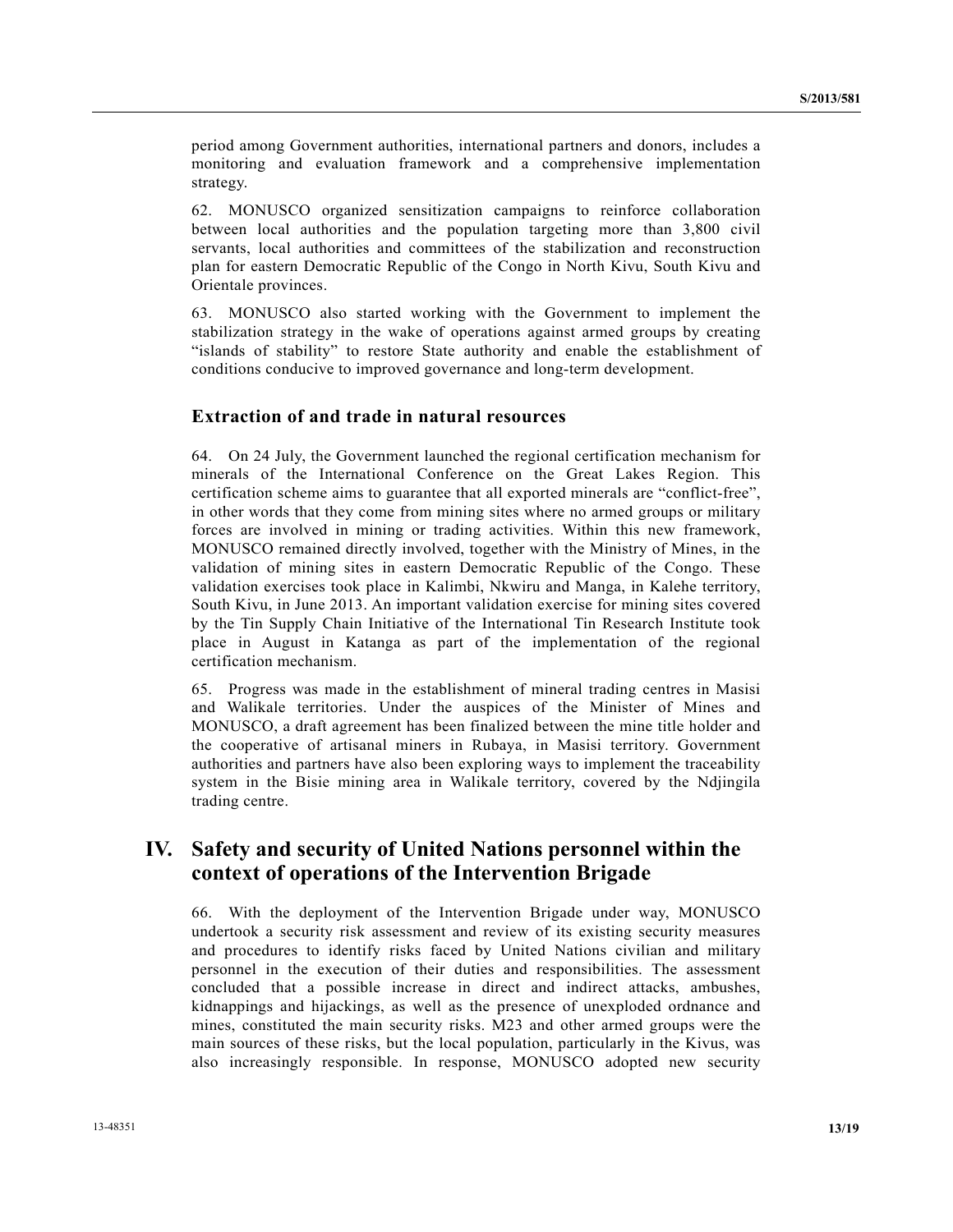measures and procedures for regional offices, including measures to address situations of armed fighters seeking refuge or surrendering at United Nations facilities.

67. While the threats and the security risks confronting United Nations staff, premises and operations remained low in the western part of the country, the situation in the east was markedly different: a total of 26 security incidents were recorded during the period from 1 July to 9 September. Violent anti-MONUSCO protests, during which the Mission was accused of inaction in the face of the threat posed by M23, were held in Nyiragongo territory, on 16 July, and in Goma, on 18 July and on 2 and 24 August. During the protests, three MONUSCO staff members were injured and nine United Nations vehicles were damaged.

68. The renewed violence and indiscriminate firing by M23 in North Kivu in mid-August further increased the risks faced by United Nations personnel. On 24 August, three armoured personnel carriers and one MONUSCO ambulance were hit by bullets and shrapnel when M23 fired at MONUSCO positions. As reported in paragraph 16 above, M23 firing at MONUSCO positions from 22 to 28 August resulted in several casualties among MONUSCO peacekeepers. On 28 August, owing to M23 firing at the airport of Goma, MONUSCO cancelled its civilian flights to that city, relocated aircraft away from the airport and activated contingency plans.

# **V. Mission reconfiguration and road map for the transfer of responsibilities**

### **Joint assessments**

69. In July, joint assessments were conducted by MONUSCO and Government representatives to assess the security and humanitarian situation and progress in the extension of State authority in 30 territories and localities throughout Orientale, North Kivu, South Kivu and Katanga provinces. The teams that carried out the joint assessments took note of changes in the security and humanitarian situation throughout the provinces assessed (see section II of the present report, on major developments). The teams found that during the reporting period MONUSCO responded to the requirements for the overall implementation of its mandate, in particular to the priority task of protecting civilians.

### **Transfer of tasks**

70. In accordance with paragraph 17 of resolution 2098 (2013), MONUSCO initiated the process of identifying tasks to be transferred to the United Nations country team (or, alternatively, to the Government). These are tasks in which the country team has a comparative advantage or that involve action in areas not affected by armed conflict.

71. While MONUSCO and the United Nations country team work very closely in a number of areas, the resources and capacities available to partners of the country team do not match those available to peacekeeping operations. Consequently, a transfer of tasks cannot be viewed as a one-to-one handover. Consensus was reached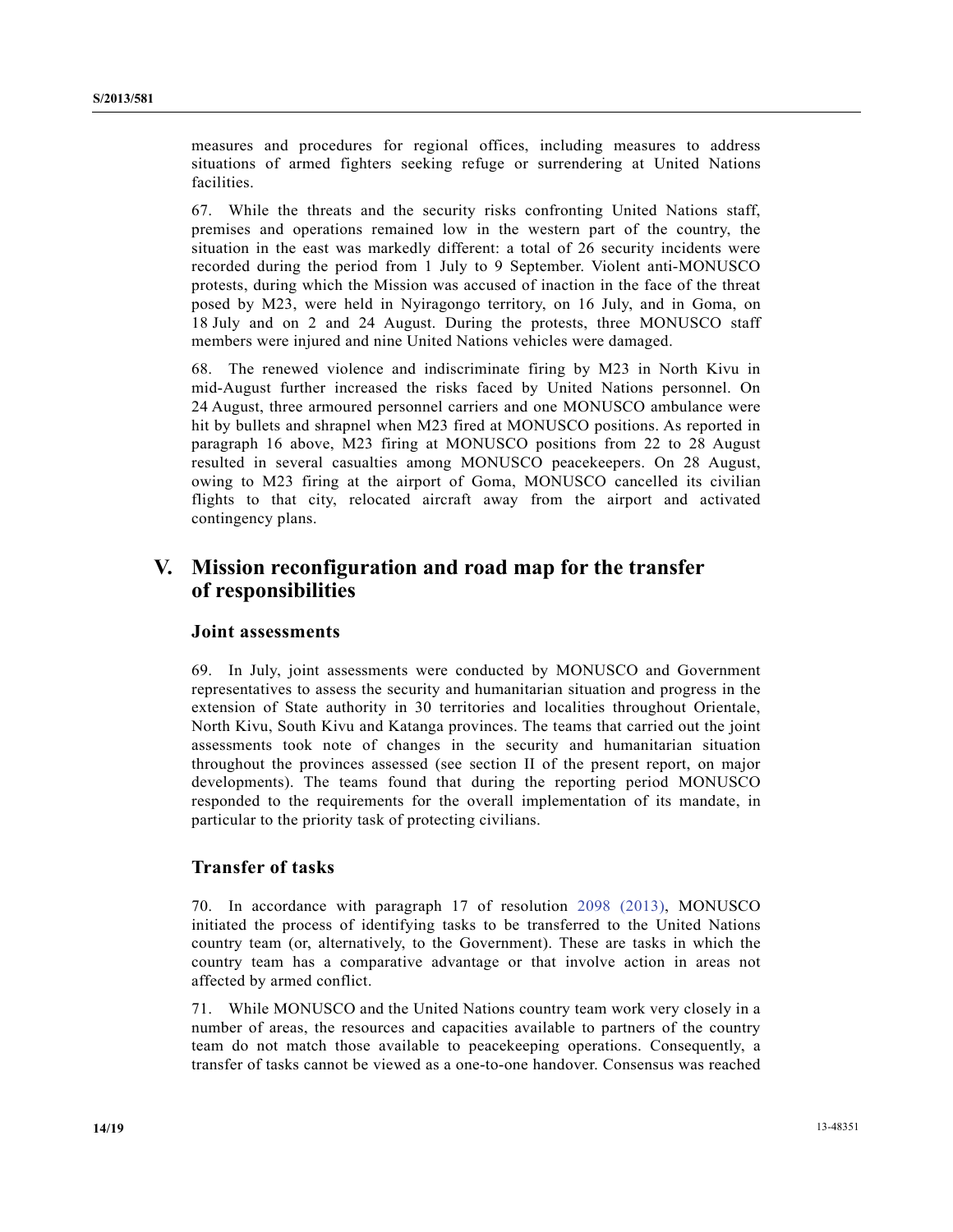on the transfer of certain activities from MONUSCO to the country team in the following areas: demining, technical election support, civil affairs, gender, child protection, justice and corrections, and sexual violence. This will allow the Mission to focus on its core mandated tasks (see paras. 12, 14 and 15 of Security Council resolution 2098 (2013)).

72. The preliminary road map for the transfer of tasks set out below and next steps are informing the Mission's results-based planning for the 2014-2015 budget, which includes an assessment of possible reductions in expenditure. An in-depth analysis of its priorities, planning assumptions and likely future resource requirements is under way, with the aim of increasing capacities for field offices in the Kivus, Ituri and northern Katanga. This planning process is also being shaped by the continued shift of resources to conflict-affected areas and by the need to support the implementation of national commitments under the Peace, Security and Cooperation Framework and the outcome of the national consultations.

### **Preliminary road map**

73. On the basis of agency mandates and priorities agreed with the Government and contained in the United Nations Development Assistance Framework for the period from 2013 to 2017, a preliminary set of activities was jointly identified for transfer over the course of varying periods of time and subject to the availability of resources. This initial road map takes into consideration that the transfer of tasks to the country team will be undertaken gradually, with some tasks handed over in the short term (6-12 months), where capacities already exist and/or where the Mission can make adjustments within a budget cycle and country team partners have existing capacity. Other tasks will be transferred in the medium to long term (1-2 years), to allow country team members to mobilize additional resources and increase capacities if and where required, particularly since some costs may increase significantly if country team members can no longer depend on logistical support from MONUSCO. The initial road map will be finalized once a capacity and resource assessment has been completed.

#### **In the short term**

74. Given the dual reporting lines and the composition of the United Nations Joint Human Rights Office in MONUSCO, several technical cooperation activities are already being implemented by OHCHR. Specific activities relating to sexual violence, database profiling management and protection have already been transferred to OHCHR, although adequate funding through extrabudgetary contributions needs to be ensured.

75. All capacity-building tasks targeting provincial and local authorities and civil society, including in relation to local governance and gender issues, will be transferred to the United Nations country team. This will allow MONUSCO to focus its activities on reconciliation, confidence-building and conflict management and resolution, as well as on strengthening its effort to mainstream gender in the implementation of the Peace, Security and Cooperation Framework, security sector reform and the disarmament, demobilization and reintegration programmes.

76. UNICEF and MONUSCO will continue to co-lead the monitoring and reporting of grave violations against children in armed conflict, on engaging in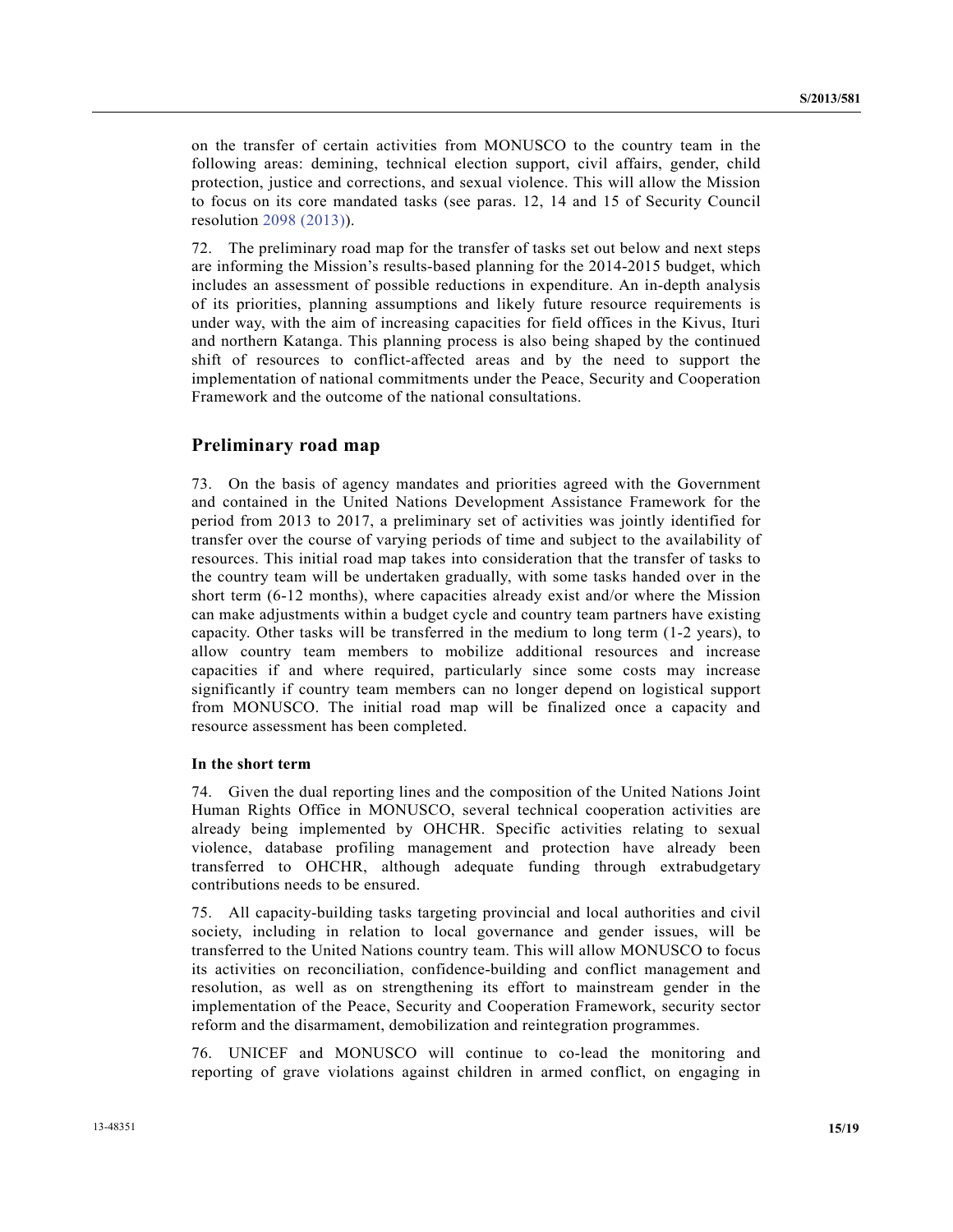dialogue with perpetrators of such violations and developing action plans, and on advocating for the protection of children in armed conflict. UNICEF will lead in the implementation of prevention and response mechanisms. MONUSCO has reassigned Child Protection Advisers to areas affected by armed conflict and will continue to provide support to the Government for the implementation of the United Nations-Government action plan to prevent and stop child recruitment and other grave child rights violations by armed forces, jointly with UNICEF. In areas not affected by conflict, coordination activities in support of the action plan will be transferred to UNICEF.

77. In the area of corrections, MONUSCO will discontinue its work on juveniles in detention. UNICEF is already providing assistance in this area and could absorb additional responsibilities, subject to the availability of funding and capacity. The United Nations Office on Drugs and Crime (UNODC), the United Nations Office for Project Services and the International Organization for Migration would be able to assist with infrastructure and support to corrections facilities.

78. As requested by the Security Council in paragraph 18 of its resolution 2098 (2013), a number of tasks shall be transferred as soon as feasible to the United Nations country team. Those tasks, which include demining support, risk education in areas not affected by conflict, assistance to victims of mines and support to the Government on compliance with treaty obligations and on the implementation of the national strategic plan on mine action, will, over the short term, be transferred to the Mine Action Service, which is the United Nations body mandated to carry out such activities within the country team. It must be recognized, however, that this will require substantial extrabudgetary resources. The Mine Action Service is part of both MONUSCO and the country team, and its activities are divided into "Mission support" activities (funded by the assessed budget) and "humanitarian mine action" activities (funded through extrabudgetary means). In anticipation of operations by the Intervention Brigade, MONUSCO will continue, in the short term, to deploy its internal explosive ordnance disposal and ammunition management capacities through the United Nations Mine Action Coordination Centre, under the management of the Mine Action Service, in order to deliver, in accordance with international standards, rapid explosive ordnance disposal responses and ammunition management operations in support of disarmament, demobilization and reintegration efforts and other Mission activities.

79. In line with the request of the Security Council, MONUSCO commenced planning for the phasing out of its electoral technical assistance, training and capacity-building to the Independent National Electoral Commission, while continuing to support my Special Representative's good offices to encourage the organization of credible and transparent provincial and local elections. The recommendations arising from the electoral needs assessment mission mentioned in paragraph 12 above will inform the way forward on MONUSCO assistance to the electoral process.

#### **In the medium to long term**

80. In the medium to long term, a number of tasks currently linked to MONUSCO under the Joint Justice Programme will be transferred to United Nations partners to allow the Mission to shift its regional focus to the east. Tasks related to the training of justice officials and the provision of technical advice and other assistance to the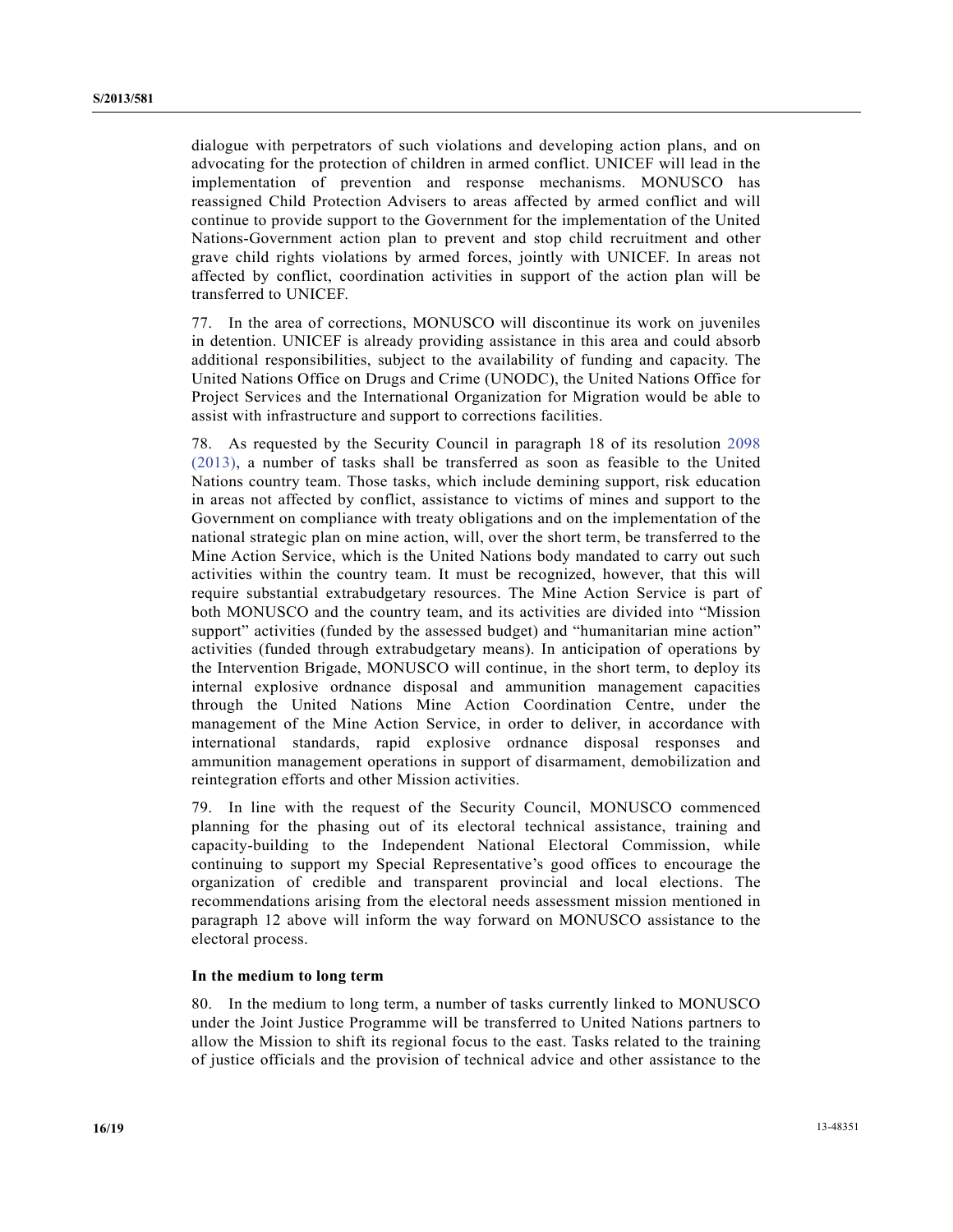civil and military justice systems, including for the organization of mobile court hearings, archiving and case management, will be transferred to UNDP, OHCHR and UNODC in non-conflict areas. However, key tasks, including capacity-building functions related to stabilization efforts in conflict-affected areas and related strategic support in Kinshasa cannot be transferred at this stage.

### **Next steps**

81. Following the transfer of coordination responsibilities from MONUSCO to the United Nations country team through the appointment of joint area coordinators in Bas-Congo, Kasai Occidental and Kasai Oriental provinces, the Mission and its United Nations partners are reviewing current practices to optimize these arrangements.

82. As outlined in my report of 27 February 2013 (S/2013/119), MONUSCO is expanding the United Nations model office concept to further reallocate resources from areas not affected by armed conflict to priority areas in eastern provinces. The United Nations model office will retain a minimum presence to perform key mandated tasks in support of peace consolidation to continue monitoring the situation in areas currently considered as not affected by conflict for any potential risks to stability and the security of the local population.

83. In the meantime, MONUSCO and the United Nations country team will engage with the Government on the potential transfer of tasks to national partners, finalize a comparative advantage and capacity assessment of country team members in order to identify existing capacities and gaps, recommend measures to strengthen these capacities and develop a joint resource mobilization strategy for country team members.

84. In my next report to the Security Council, to be submitted in December 2013, I will present a more detailed road map, including a timetable for the transfer process. I will also include an analysis of risks and possible mitigation strategies.

# **VI. Observations**

85. President Kabila and his Government have taken further steps to fulfil their national commitments under the Peace, Security and Cooperation Framework. This has brought some hope that peace and security can be restored in eastern Democratic Republic of the Congo and the Great Lakes region. I am encouraged by advances made in the launching of a national dialogue aimed at building consensus among a wide range of Congolese actors on how best to take forward critical reforms and policies. I regret, however, the absence of some parties from the political opposition. Advancing reforms is a complex process and requires political will. I encourage all Congolese stakeholders to continue a dialogue in which voices from across the political spectrum are heard. This is necessary to pave the way for a sustainable resolution of the conflict in eastern Democratic Republic of the Congo, prepare the ground for the holding of credible and transparent national and local elections within the constitutional time frame and ensure a resolute focus on sustainable development.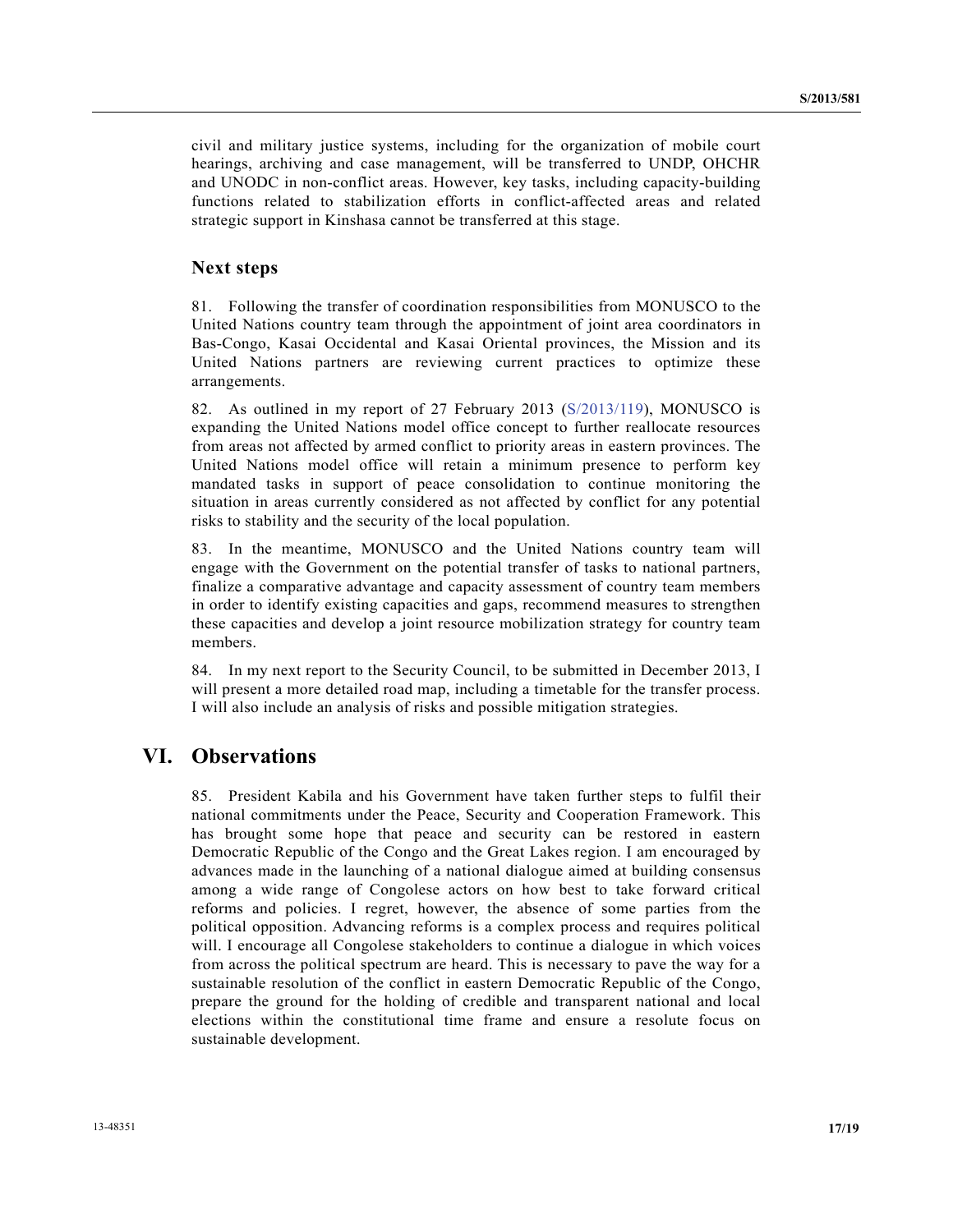86. These advances have been overshadowed by the renewed violence in eastern Democratic Republic of the Congo as a result of increased activity by armed groups, particularly the attempted offensive by M23 against the Congolese armed forces and the population of Goma, as well as a surge in attacks by ADF in North Kivu. Serious security threats also persist in South Kivu, Katanga and parts of Orientale and Maniema provinces. Grave violations of international humanitarian law continue to be committed in the conflict-affected areas of eastern Democratic Republic of the Congo, including abduction, rape, targeted killing and recruitment of children into armed groups.

87. I strongly condemn the threat posed to the security of the civilian population by the presence of M23 north of Goma, near Kibumba. The military activities of M23 continue to undermine State authority, lead to serious violations of humanitarian law, including the recruitment of children and cause mass displacements, and humanitarian suffering in North Kivu and surrounding areas. I deplore in the strongest terms the killing of 2 MONUSCO peacekeepers and the wounding of 13 others in North Kivu, when they came under fire from M23 while carrying out their mandated duties. The rebellion of M23, along with the presence of other foreign armed groups, is an obstacle to the normalization of relations between the Democratic Republic of the Congo and all its neighbours. I support the call of the International Conference on the Great Lakes Region for a swift conclusion of the Kampala talks. An agreement reached through these talks should contribute to a durable settlement of the conflict. In the meantime, MONUSCO remains committed to taking all necessary actions in accordance with Security Council resolution 2098 (2013) to protect civilians in the eastern Democratic Republic of the Congo.

88. My Special Representative for the Democratic Republic of the Congo and my Special Envoy for the Great Lakes Region of Africa will continue to work hand in hand and in consultation with other special envoys for the region, as well as the African Union, the Southern African Development Community and the International Conference on the Great Lakes Region, with a view to redoubling efforts in support of the peace process. The international community has made significant investments in the Democratic Republic of the Congo and the Great Lakes region. Its continued support is indispensible to move forward on critical reforms.

89. Recent events in Goma have demonstrated that the military component of MONUSCO, including the Intervention Brigade, is effective in supporting a broader political strategy. The support provided by the MONUSCO force to the Congolese armed forces played a crucial role in the protection of civilians in Goma and in camps for internally displaced persons from the imminent physical threat posed by M23 and in prompting the resumption of the Kampala talks. This robust posture is key to the success of our strategy, but it will also be used with caution, given the political and humanitarian implications of the use of force. Although MONUSCO will continue to do everything possible to protect civilians under imminent threat, its military component will not be able to resolve all the problems plaguing eastern Democratic Republic of the Congo. The deployment and use of the Intervention Brigade is only one of many elements needed to address the recurring violence in eastern Democratic Republic of the Congo. In that regard, I encourage all the signatories to the Peace, Security and Cooperation Framework to implement their commitments in good faith.